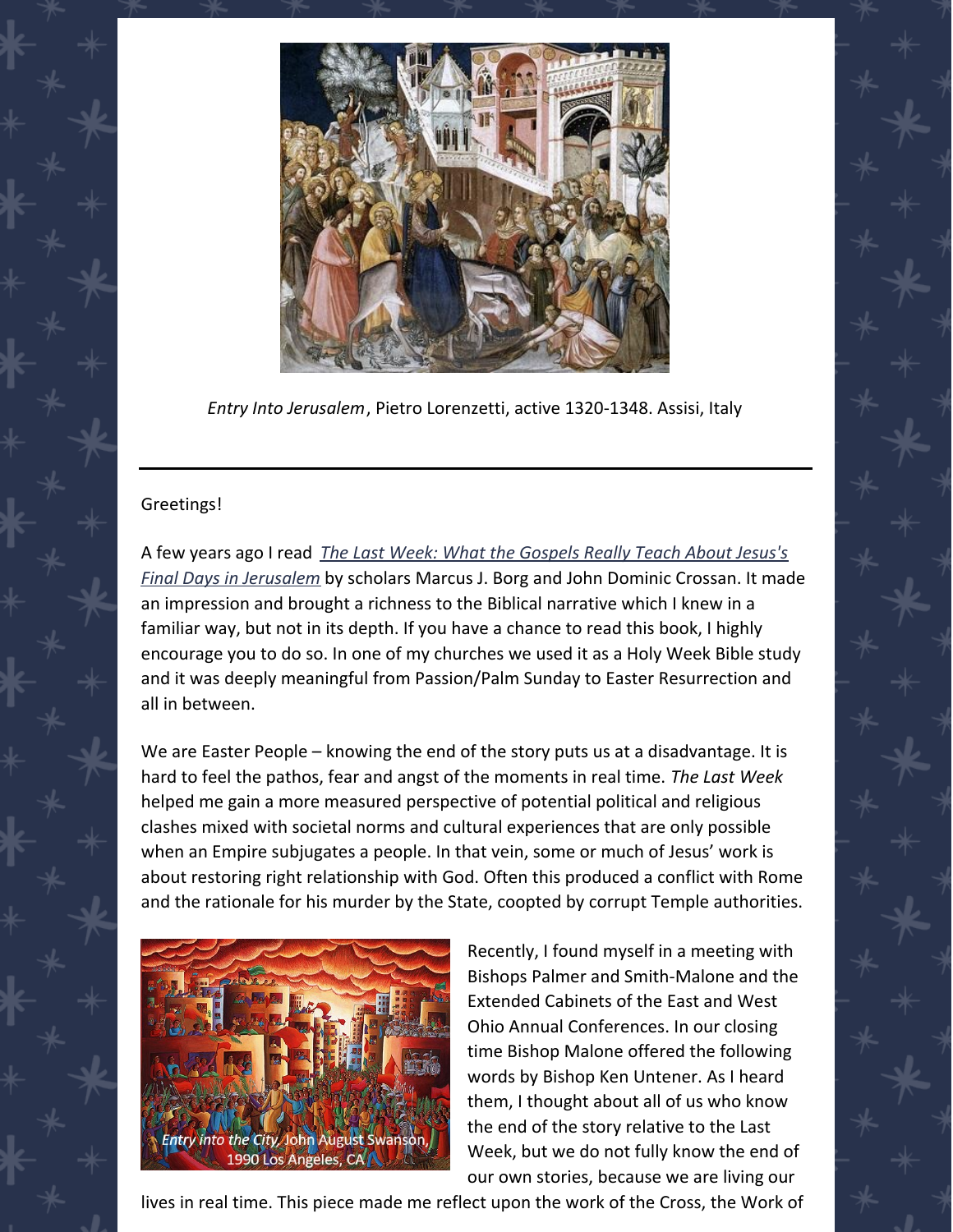the Church, and the work of my life which is centered around Disciple making in the name of Jesus. So what I am suggesting this week is that you read this short reflection, then each day read the lesson for Holy Week, then close with *A Future Not Our Own*. Allow the text to speak for itself. Allow the text of *A Future Not Our Own* to interpret the text of scripture into a commentary for your life that you are living in real time – today.

## **A Future Not Our Own (also known as 'The Long View')** (Bishop Ken [Untener](https://en.wikipedia.org/wiki/Kenneth_Edward_Untener))

It helps, now and then, to step back and take the long view. The kingdom is not only beyond our efforts, it is beyond our vision.

We accomplish in our lifetime only a tiny fraction of the magnificent enterprise that is God's work. Nothing we do is complete, which is another way of saying that the kingdom always lies beyond us.

No statement says all that could be said. No prayer fully expresses our faith. No confession brings perfection. No pastoral visit brings wholeness. No programme accomplishes the church's mission. No set of goals and objectives includes everything.

This is what we are about: We plant seeds that one day will grow. We water seeds already planted, knowing that they hold future promise. We lay foundations that will need further development. We provide yeast that produces effects beyond our capabilities.

We cannot do everything and there is a sense of liberation in realizing that. This enables us to do something, and to do it very well. It may be incomplete, but it is a beginning, a step along the way, an opportunity for God's grace to enter and do the rest.

We may never see the end results, but that is the difference between the master builder and the worker. We are workers, not master builders, ministers, not messiahs. We are prophets of a future not our own.

## Liturgy of the Palms [Readings](https://lectionary.library.vanderbilt.edu/texts.php?id=123)

Liturgy of the Passion [Readings](https://lectionary.library.vanderbilt.edu/texts.php?id=124)